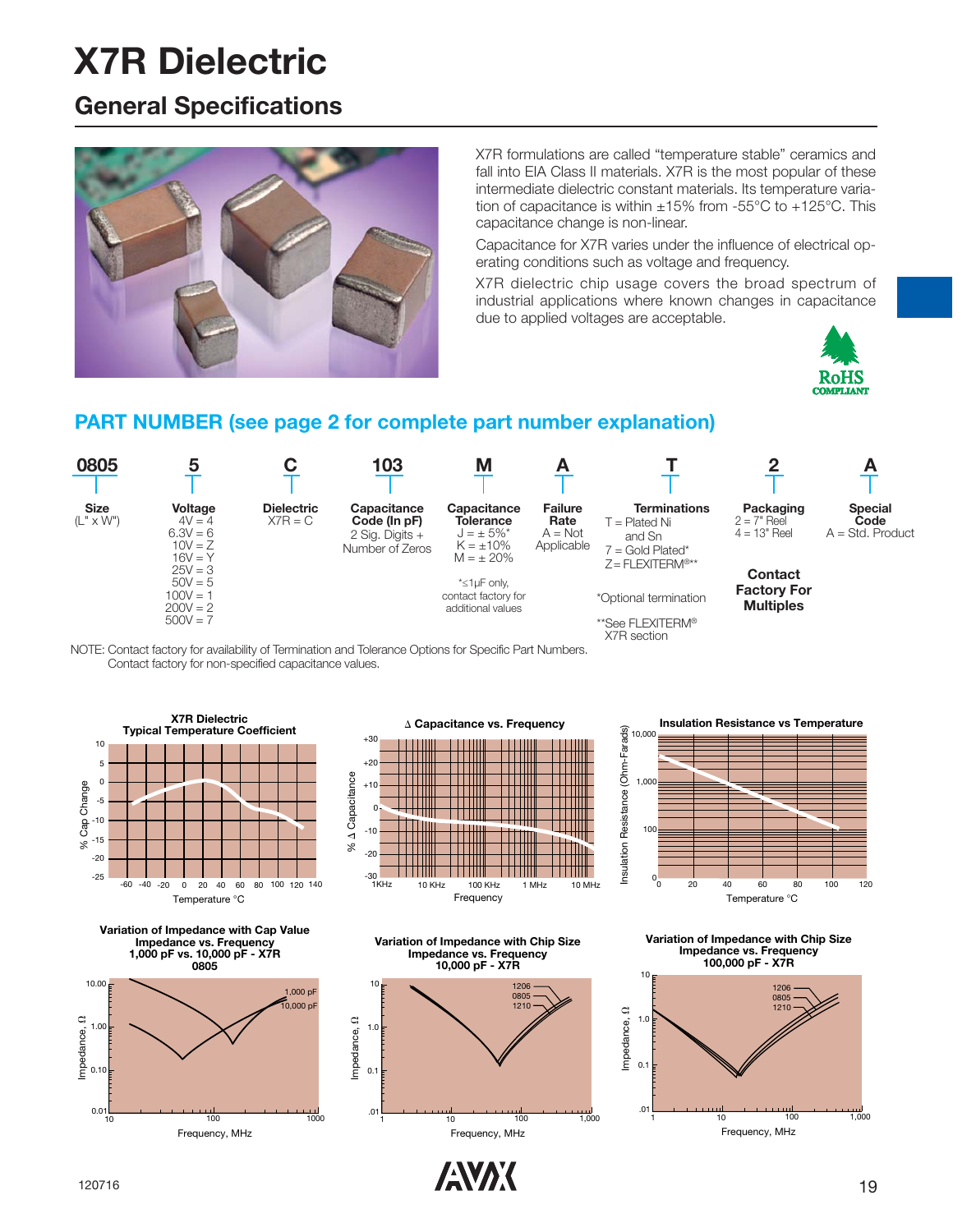## **Specifications and Test Methods**

| <b>Parameter/Test</b>                           |                               | <b>X7R Specification Limits</b>                                                                                                                                                        | <b>Measuring Conditions</b>                                                                                                                                                                  |                    |  |  |  |  |  |  |
|-------------------------------------------------|-------------------------------|----------------------------------------------------------------------------------------------------------------------------------------------------------------------------------------|----------------------------------------------------------------------------------------------------------------------------------------------------------------------------------------------|--------------------|--|--|--|--|--|--|
| <b>Operating Temperature Range</b>              |                               | $-55^{\circ}$ C to $+125^{\circ}$ C                                                                                                                                                    | Temperature Cycle Chamber                                                                                                                                                                    |                    |  |  |  |  |  |  |
| <b>Capacitance</b><br><b>Dissipation Factor</b> |                               | Within specified tolerance<br>$\leq$ 10% for $\geq$ 50V DC rating<br>$\leq$ 12.5% for 25V DC rating<br>$\leq$ 12.5% for 25V and 16V DC rating<br>$\leq$ 12.5% for $\leq$ 10V DC rating | Freq.: $1.0$ kHz $\pm$ 10%<br>Voltage: $1.0Vrms \pm .2V$                                                                                                                                     |                    |  |  |  |  |  |  |
| <b>Insulation Resistance</b>                    |                               | 100,000M $\Omega$ or 1000M $\Omega$ - µF,<br>whichever is less                                                                                                                         | Charge device with rated voltage for<br>$120 \pm 5$ secs @ room temp/humidity                                                                                                                |                    |  |  |  |  |  |  |
| <b>Dielectric Strength</b>                      |                               | No breakdown or visual defects                                                                                                                                                         | Charge device with 250% of rated voltage for<br>1-5 seconds, w/charge and discharge current<br>limited to 50 mA (max)<br>Note: Charge device with 150% of rated<br>voltage for 500V devices. |                    |  |  |  |  |  |  |
|                                                 | Appearance                    | No defects                                                                                                                                                                             | Deflection: 2mm                                                                                                                                                                              |                    |  |  |  |  |  |  |
| <b>Resistance to</b>                            | Capacitance<br>Variation      | $\leq \pm 12\%$                                                                                                                                                                        | Test Time: 30 seconds<br>$\sqrt{}$                                                                                                                                                           | 1mm/sec            |  |  |  |  |  |  |
| <b>Flexure</b><br><b>Stresses</b>               | Dissipation<br>Factor         | Meets Initial Values (As Above)                                                                                                                                                        |                                                                                                                                                                                              |                    |  |  |  |  |  |  |
|                                                 | Insulation<br>Resistance      | $\geq$ Initial Value x 0.3                                                                                                                                                             | 90 mm                                                                                                                                                                                        |                    |  |  |  |  |  |  |
|                                                 | <b>Solderability</b>          | $\geq$ 95% of each terminal should be covered<br>with fresh solder                                                                                                                     | Dip device in eutectic solder at $230 \pm 5^{\circ}$ C<br>for $5.0 \pm 0.5$ seconds                                                                                                          |                    |  |  |  |  |  |  |
|                                                 | Appearance                    | No defects, <25% leaching of either end terminal                                                                                                                                       |                                                                                                                                                                                              |                    |  |  |  |  |  |  |
|                                                 | Capacitance                   | $\leq \pm 7.5\%$                                                                                                                                                                       | Dip device in eutectic solder at 260°C for 60                                                                                                                                                |                    |  |  |  |  |  |  |
|                                                 | Variation                     |                                                                                                                                                                                        |                                                                                                                                                                                              |                    |  |  |  |  |  |  |
| <b>Resistance to</b><br><b>Solder Heat</b>      | Dissipation<br>Factor         | Meets Initial Values (As Above)                                                                                                                                                        | seconds. Store at room temperature for $24 \pm 2$                                                                                                                                            |                    |  |  |  |  |  |  |
|                                                 | Insulation                    |                                                                                                                                                                                        | hours before measuring electrical properties.                                                                                                                                                |                    |  |  |  |  |  |  |
|                                                 | Resistance                    | Meets Initial Values (As Above)                                                                                                                                                        |                                                                                                                                                                                              |                    |  |  |  |  |  |  |
|                                                 | <b>Dielectric</b>             | Meets Initial Values (As Above)                                                                                                                                                        |                                                                                                                                                                                              |                    |  |  |  |  |  |  |
|                                                 | Strength                      | No visual defects                                                                                                                                                                      | Step 1: $-55^{\circ}C \pm 2^{\circ}$                                                                                                                                                         | $30 \pm 3$ minutes |  |  |  |  |  |  |
|                                                 | Appearance<br>Capacitance     |                                                                                                                                                                                        |                                                                                                                                                                                              |                    |  |  |  |  |  |  |
|                                                 | Variation                     | $\leq \pm 7.5\%$                                                                                                                                                                       | Step 2: Room Temp                                                                                                                                                                            | $\leq$ 3 minutes   |  |  |  |  |  |  |
| <b>Thermal</b>                                  | Dissipation<br>Factor         | Meets Initial Values (As Above)                                                                                                                                                        | Step 3: $+125^{\circ}C \pm 2^{\circ}$<br>$30 \pm 3$ minutes                                                                                                                                  |                    |  |  |  |  |  |  |
| <b>Shock</b>                                    | Insulation<br>Resistance      | Meets Initial Values (As Above)                                                                                                                                                        | Step 4: Room Temp                                                                                                                                                                            | $\leq$ 3 minutes   |  |  |  |  |  |  |
|                                                 | <b>Dielectric</b>             |                                                                                                                                                                                        | Repeat for 5 cycles and measure after                                                                                                                                                        |                    |  |  |  |  |  |  |
|                                                 | Strength                      | Meets Initial Values (As Above)                                                                                                                                                        | $24 \pm 2$ hours at room temperature                                                                                                                                                         |                    |  |  |  |  |  |  |
|                                                 | Appearance                    | No visual defects                                                                                                                                                                      |                                                                                                                                                                                              |                    |  |  |  |  |  |  |
|                                                 | Capacitance<br>Variation      | $\leq \pm 12.5\%$                                                                                                                                                                      | Charge device with 1.5 rated voltage $(\leq 10V)$ in<br>test chamber set at $125^{\circ}C \pm 2^{\circ}C$                                                                                    |                    |  |  |  |  |  |  |
| <b>Load Life</b>                                | <b>Dissipation</b><br>Factor  | $\le$ Initial Value x 2.0 (See Above)                                                                                                                                                  | for 1000 hours (+48, -0)                                                                                                                                                                     |                    |  |  |  |  |  |  |
|                                                 | Insulation<br>Resistance      | $\geq$ Initial Value x 0.3 (See Above)                                                                                                                                                 | Remove from test chamber and stabilize<br>at room temperature for $24 \pm 2$ hours                                                                                                           |                    |  |  |  |  |  |  |
|                                                 | Dielectric<br>Strength        | Meets Initial Values (As Above)                                                                                                                                                        | before measuring.                                                                                                                                                                            |                    |  |  |  |  |  |  |
|                                                 | Appearance                    | No visual defects                                                                                                                                                                      | Store in a test chamber set at $85^{\circ}$ C $\pm$ 2°C/                                                                                                                                     |                    |  |  |  |  |  |  |
|                                                 | Capacitance<br>Variation      | $\leq \pm 12.5\%$                                                                                                                                                                      | $85\% \pm 5\%$ relative humidity for 1000 hours                                                                                                                                              |                    |  |  |  |  |  |  |
| Load<br><b>Humidity</b>                         | <b>Dissipation</b><br>Factor  | $\le$ Initial Value x 2.0 (See Above)                                                                                                                                                  | (+48, -0) with rated voltage applied.                                                                                                                                                        |                    |  |  |  |  |  |  |
|                                                 | Insulation<br>Resistance      | $\ge$ Initial Value x 0.3 (See Above)                                                                                                                                                  | Remove from chamber and stabilize at<br>room temperature and humidity for                                                                                                                    |                    |  |  |  |  |  |  |
|                                                 | <b>Dielectric</b><br>Strength | Meets Initial Values (As Above)                                                                                                                                                        | $24 \pm 2$ hours before measuring.                                                                                                                                                           |                    |  |  |  |  |  |  |

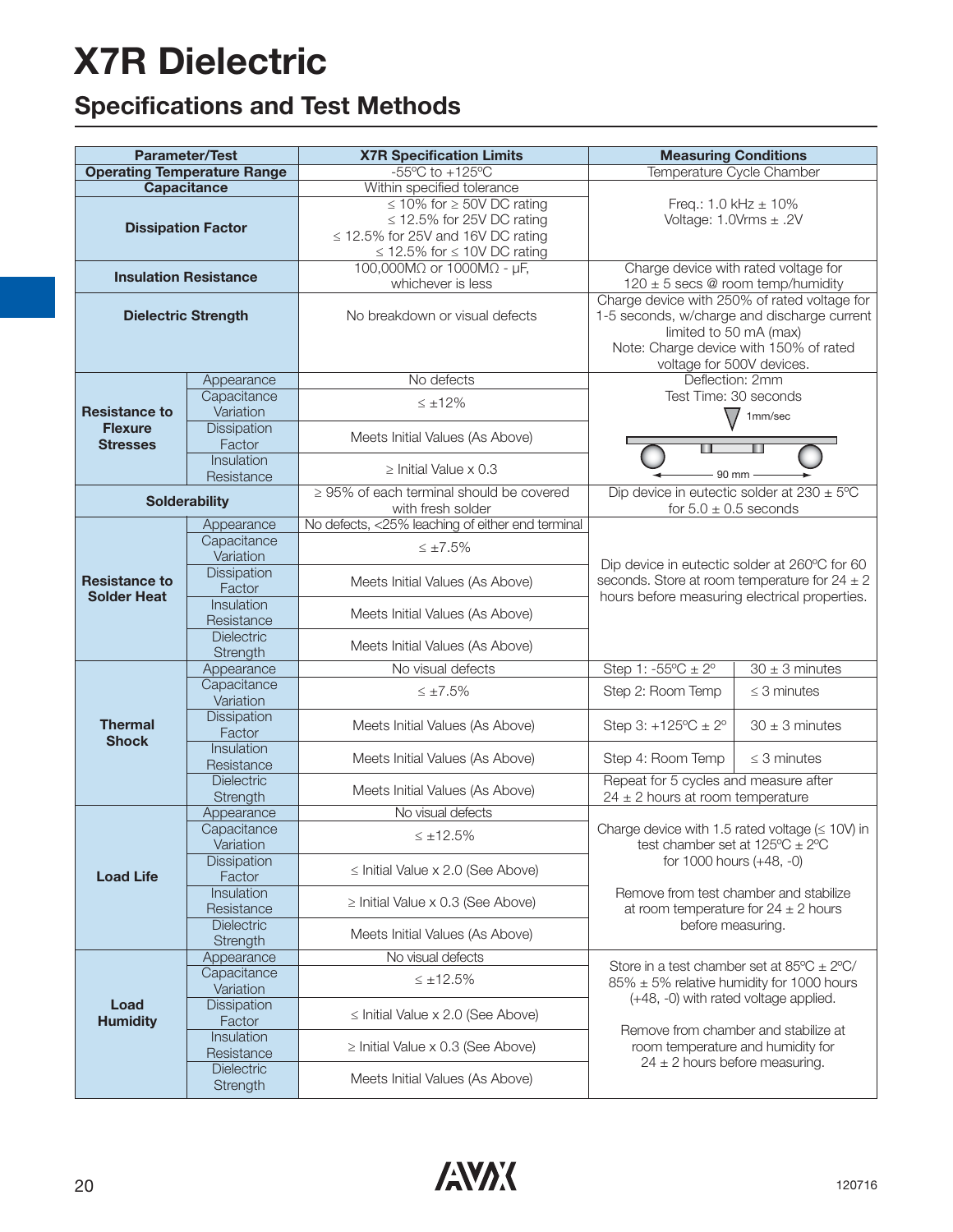### **Capacitance Range**

### **PREFERRED SIZES ARE SHADED**

| 1206<br><b>SIZE</b><br>0101*<br>0402<br>0603<br>0805<br>0201<br>Reflow/Wave<br>Reflow/Wave<br>Reflow/Wave<br>Soldering<br><b>Reflow Only</b><br><b>Reflow Only</b><br>Reflow/Wave<br>All Paper<br>Paper/Embossed<br>Paper/Embossed<br>Paper/Embossed<br>All Paper<br>All Paper<br>Packaging<br>$0.60 \pm 0.09$<br>$1.00 \pm 0.10$<br>$1.60 \pm 0.15$<br>$2.01 \pm 0.20$<br>$3.20 \pm 0.20$<br>$0.40 \pm 0.02$<br>mm<br>(L) Length<br>$(0.063 \pm 0.006)$<br>(in.)<br>$(0.016 \pm 0.0008)$<br>$(0.024 \pm 0.004)$<br>$(0.040 \pm 0.004)$<br>$(0.079 \pm 0.008)$<br>$(0.126 \pm 0.008)$<br>$0.20 \pm 0.02$<br>$0.30 \pm 0.09$<br>$0.81 \pm 0.15$<br>$1.25 \pm 0.20$<br>$1.60 \pm 0.20$<br>$0.50 \pm 0.10$<br>mm<br>(W) Width<br>(in.)<br>$(0.008 \pm 0.0008)$<br>$(0.011 \pm 0.004)$<br>$(0.020 \pm 0.004)$<br>$(0.032 \pm 0.006)$<br>$(0.049 \pm 0.008)$<br>$(0.063 \pm 0.008)$<br>$0.10 \pm 0.04$<br>$0.15 \pm 0.05$<br>$0.25 \pm 0.15$<br>$0.35 \pm 0.15$<br>$0.50 \pm 0.25$<br>$0.50 \pm 0.25$<br>mm<br>(t) Terminal<br>$(0.006 \pm 0.002)$<br>$(0.010 \pm 0.006)$<br>$(0.014 \pm 0.006)$<br>$(0.020 \pm 0.010)$<br>$(0.020 \pm 0.010)$<br>(in.)<br>$(0.004 \pm 0.0016)$<br><b>WVDC</b><br>25<br>100 200<br>25<br>16<br>16<br>25<br>50<br>6.3<br>10<br>16<br>25<br>50<br>6.3<br>10<br>16<br>50<br>6.3<br>16<br>25<br>50<br>100 200<br>6.3<br>16<br>50<br>100<br>10 <sup>°</sup><br>10<br>10<br>$\overline{B}$<br>$\overline{C}$<br>$\mathsf{C}$<br>C.<br>G<br>Cap<br>100<br>101<br>G<br>G<br>$\mathsf{A}$<br>$\overline{A}$<br>A<br>A<br>(pF)<br>151<br>$\overline{B}$<br>$\overline{C}$<br>C<br>C.<br>G.<br>G<br>G<br>150<br>Α<br>$\mathsf{A}$<br>$\overline{A}$<br>A<br>220<br>221<br>$\overline{B}$<br>$\overline{C}$<br>$\overline{C}$<br>$\overline{C}$<br>$\overline{A}$<br>G.<br>G<br>G<br>$\overline{A}$<br>Α<br>$\mathsf{A}$<br>330<br>331<br>B<br>$\overline{C}$<br>$\mathsf C$<br>$\overline{C}$<br>G.<br>G<br>G<br>A<br>$\overline{A}$<br>A<br>A<br>J<br>$\mathsf{C}$<br>$\mathsf{C}$<br>470<br>471<br>B<br>C.<br>G.<br>G<br>G<br>A<br>$\overline{A}$<br>$\overline{A}$<br>$\overline{A}$<br>J<br>680<br>$\overline{B}$<br>$\overline{C}$<br>681<br>$\mathsf{C}$<br>C<br>G.<br>G<br>G<br>A<br>$\overline{A}$<br>$\mathsf{A}$<br>J<br>IJ<br>ы<br>N<br>$\overline{B}$<br>102<br>$\overline{C}$<br>$\overline{C}$<br>$\overline{\mathsf{C}}$<br>$\overline{G}$<br>G<br>G<br>1000<br>A<br>C<br>A<br>A<br>IJ<br>J<br>IJ<br>J<br>152<br>$\overline{C}$<br>1500<br>$\overline{B}$<br>$\overline{C}$<br>$\overline{C}$<br>$\overline{C}$<br>G.<br>G<br>Α<br>$\overline{A}$<br>IJ<br>A<br>IJ<br>J<br>IJ<br>J<br>J<br>J<br>J<br>IJ<br>J<br>222<br>$\overline{C}$<br>$\overline{\mathbb{C}}$<br>$\overline{C}$<br>$\overline{C}$<br>G<br>2200<br>B<br>G<br>A<br>A<br>A<br>J<br>J<br>IJ<br>л<br>J<br>332<br>$\overline{C}$<br>$\mathsf C$<br>$\mathsf C$<br>G<br>G<br>3300<br>A<br>C.<br>$\mathsf{A}$<br>J.<br>J.<br>$\mathsf{A}$<br>Л<br>Л<br>Л.<br>Л<br>472<br>$\mathsf{C}$<br>$\mathsf{C}$<br>$\mathsf{C}$<br>$\mathsf{C}$<br>G.<br>G<br>4700<br>$\mathsf{A}$<br>$\mathsf{A}$<br>J<br>$\mathsf{A}$<br>J.<br>J.<br>J<br>J.<br>IJ<br>682<br>6800<br>$\mathsf{C}$<br>$\mathsf{C}$<br>$\mathsf{C}$<br>$\mathsf{C}$<br>G<br>G<br>$\mathsf{A}$<br>A<br>A<br>J<br>J.<br>J<br>J<br>IJ<br>IJ<br>J<br>J<br>IJ<br>J<br>IJ<br>103<br>$\overline{C}$<br>$\overline{\mathbb{C}}$<br>$\overline{C}$<br>C.<br>G<br>G<br>Cap<br>0.01<br>G<br>J.<br>J<br>J<br>A<br>Α<br>$\mathsf{A}$<br>J<br>IJ<br>IJ<br>IJ<br>J<br>ы<br>$\overline{(\mu F)}$<br>153<br>$\overline{C}$<br>$\overline{\mathbb{C}}$<br>$\overline{C}$<br>$\overline{\mathbb{C}}$<br>G<br>G<br>0.015<br>G.<br>J<br>J<br>J<br>J.<br>J<br>Л<br>223<br>$\overline{C}$<br>$\overline{C}$<br>$\overline{C}$<br>$\overline{C}$<br>G<br>0.022<br>G.<br>G<br>N<br>J.<br>J.<br>J.<br>J.<br>J.<br>J<br>333<br>$\overline{C}$<br>$\overline{C}$<br>0.033<br>$\overline{C}$<br>$\overline{C}$<br>G<br>G<br>N<br>J<br>J<br>J<br>IJ<br>J<br>473<br>$\mathsf{C}$<br>0.047<br>$\mathsf{C}$<br>$\mathsf{C}$<br>$\mathsf{C}$<br>G.<br>G.<br>N<br>G<br>J.<br>J<br>u<br>Л<br>J.<br>Л<br>J<br>J.<br>л<br>ы<br>$\overline{\text{c}}$<br>$\overline{P}$<br>683<br>$\overline{C}$<br>$\overline{C}$<br>0.068<br>C.<br>G.<br>G.<br>G.<br>N<br>J<br>J<br>J<br>J<br>IJ<br>IJ<br>IJ<br>J<br>N<br>$\overline{C}$<br>104<br>$\overline{\mathsf{C}}$<br>$\overline{C}$<br>$\overline{\mathsf{C}}$<br>G<br>$\overline{N}$<br>$\overline{P}$<br>$\overline{P}$<br>0.1<br>G.<br>G.<br>G<br>J<br>J<br>J<br>IJ<br>J<br>U<br>N<br>154<br>0.15<br>G.<br>G<br>$\Omega$<br>G.<br>N<br>N<br>J<br>G<br>J<br>J<br>Л<br>Л<br>224<br>0.22<br>$\mathcal{C}$<br>G.<br>G<br>N<br>N<br>$\Omega$<br>N<br>J<br>J<br>IJ<br>P<br>0.33<br>334<br>N<br>N<br>N<br>M<br>$\Omega$<br>N<br>N<br>J<br>J<br>J<br>J<br>$\overline{P}$<br>474<br>M<br>M<br>M<br>Q<br>0.47<br>C<br>N<br>N<br>N<br>N<br>N<br>J<br>J<br>J<br>M<br>$\Omega$<br>684<br>N<br>N<br>M<br>$\Omega$<br>$\Omega$<br>0.68<br>N<br>J<br>105<br>M<br>$\overline{Q}$<br>$\overline{Q}$<br>M<br>$\Omega$<br>1.0<br>C<br>N<br>N<br>N<br>N<br>J<br>J<br>2.2<br>225<br>$\overline{P}$<br>P**<br>$\overline{Q}$<br>$\overline{Q}$<br>$\overline{Q}$<br>$\overline{Q^{**}}$<br>P<br>P<br>Q<br>IJ<br>J<br>P<br>475<br>P<br>$\overline{P}$<br>$\overline{Q}$<br>$\overline{Q}$<br>$\overline{Q}$<br>$\overline{Q}$<br>4.7<br>106<br>$\overline{Q}$<br>10<br>P<br>P<br>Q<br>$\Omega$<br>226<br>Q<br>22<br>Q<br>476<br>47<br>100<br>107<br>25<br>25<br>100 200<br><b>WVDC</b><br>16<br>50<br>6.3<br>10<br>16<br>50<br>6.3<br>10<br>25<br>50 100 200<br>6.3<br>10<br>16<br>25<br>50<br>6.3<br>16<br>25<br>50<br>100<br>16<br>10<br>16<br>10<br><b>SIZE</b><br>0101<br>0201<br>1206<br>0402<br>0603<br>0805 | $\blacksquare$ |  |  |  |  |  | ۰ |  |  |  |  |  | Đ |  |  |  |  |  |  | $\Box$ |  |  |  |  |  | $\Box$ |  |  |  |  |  |  |  |         |                      |
|---------------------------------------------------------------------------------------------------------------------------------------------------------------------------------------------------------------------------------------------------------------------------------------------------------------------------------------------------------------------------------------------------------------------------------------------------------------------------------------------------------------------------------------------------------------------------------------------------------------------------------------------------------------------------------------------------------------------------------------------------------------------------------------------------------------------------------------------------------------------------------------------------------------------------------------------------------------------------------------------------------------------------------------------------------------------------------------------------------------------------------------------------------------------------------------------------------------------------------------------------------------------------------------------------------------------------------------------------------------------------------------------------------------------------------------------------------------------------------------------------------------------------------------------------------------------------------------------------------------------------------------------------------------------------------------------------------------------------------------------------------------------------------------------------------------------------------------------------------------------------------------------------------------------------------------------------------------------------------------------------------------------------------------------------------------------------------------------------------------------------------------------------------------------------------------------------------------------------------------------------------------------------------------------------------------------------------------------------------------------------------------------------------------------------------------------------------------------------------------------------------------------------------------------------------------------------------------------------------------------------------------------------------------------------------------------------------------------------------------------------------------------------------------------------------------------------------------------------------------------------------------------------------------------------------------------------------------------------------------------------------------------------------------------------------------------------------------------------------------------------------------------------------------------------------------------------------------------------------------------------------------------------------------------------------------------------------------------------------------------------------------------------------------------------------------------------------------------------------------------------------------------------------------------------------------------------------------------------------------------------------------------------------------------------------------------------------------------------------------------------------------------------------------------------------------------------------------------------------------------------------------------------------------------------------------------------------------------------------------------------------------------------------------------------------------------------------------------------------------------------------------------------------------------------------------------------------------------------------------------------------------------------------------------------------------------------------------------------------------------------------------------------------------------------------------------------------------------------------------------------------------------------------------------------------------------------------------------------------------------------------------------------------------------------------------------------------------------------------------------------------------------------------------------------------------------------------------------------------------------------------------------------------------------------------------------------------------------------------------------------------------------------------------------------------------------------------------------------------------------------------------------------------------------------------------------------------------------------------------------------------------------------------------------------------------------------------------------------------------------------------------------------------------------------------------------------------------------------------------------------------------------------------------------------------------------------------------------------------------------------------------------------------------------------------------------------------------------------------------------------|----------------|--|--|--|--|--|---|--|--|--|--|--|---|--|--|--|--|--|--|--------|--|--|--|--|--|--------|--|--|--|--|--|--|--|---------|----------------------|
|                                                                                                                                                                                                                                                                                                                                                                                                                                                                                                                                                                                                                                                                                                                                                                                                                                                                                                                                                                                                                                                                                                                                                                                                                                                                                                                                                                                                                                                                                                                                                                                                                                                                                                                                                                                                                                                                                                                                                                                                                                                                                                                                                                                                                                                                                                                                                                                                                                                                                                                                                                                                                                                                                                                                                                                                                                                                                                                                                                                                                                                                                                                                                                                                                                                                                                                                                                                                                                                                                                                                                                                                                                                                                                                                                                                                                                                                                                                                                                                                                                                                                                                                                                                                                                                                                                                                                                                                                                                                                                                                                                                                                                                                                                                                                                                                                                                                                                                                                                                                                                                                                                                                                                                                                                                                                                                                                                                                                                                                                                                                                                                                                                                                                                                                                   |                |  |  |  |  |  |   |  |  |  |  |  |   |  |  |  |  |  |  |        |  |  |  |  |  |        |  |  |  |  |  |  |  |         |                      |
|                                                                                                                                                                                                                                                                                                                                                                                                                                                                                                                                                                                                                                                                                                                                                                                                                                                                                                                                                                                                                                                                                                                                                                                                                                                                                                                                                                                                                                                                                                                                                                                                                                                                                                                                                                                                                                                                                                                                                                                                                                                                                                                                                                                                                                                                                                                                                                                                                                                                                                                                                                                                                                                                                                                                                                                                                                                                                                                                                                                                                                                                                                                                                                                                                                                                                                                                                                                                                                                                                                                                                                                                                                                                                                                                                                                                                                                                                                                                                                                                                                                                                                                                                                                                                                                                                                                                                                                                                                                                                                                                                                                                                                                                                                                                                                                                                                                                                                                                                                                                                                                                                                                                                                                                                                                                                                                                                                                                                                                                                                                                                                                                                                                                                                                                                   |                |  |  |  |  |  |   |  |  |  |  |  |   |  |  |  |  |  |  |        |  |  |  |  |  |        |  |  |  |  |  |  |  |         |                      |
|                                                                                                                                                                                                                                                                                                                                                                                                                                                                                                                                                                                                                                                                                                                                                                                                                                                                                                                                                                                                                                                                                                                                                                                                                                                                                                                                                                                                                                                                                                                                                                                                                                                                                                                                                                                                                                                                                                                                                                                                                                                                                                                                                                                                                                                                                                                                                                                                                                                                                                                                                                                                                                                                                                                                                                                                                                                                                                                                                                                                                                                                                                                                                                                                                                                                                                                                                                                                                                                                                                                                                                                                                                                                                                                                                                                                                                                                                                                                                                                                                                                                                                                                                                                                                                                                                                                                                                                                                                                                                                                                                                                                                                                                                                                                                                                                                                                                                                                                                                                                                                                                                                                                                                                                                                                                                                                                                                                                                                                                                                                                                                                                                                                                                                                                                   |                |  |  |  |  |  |   |  |  |  |  |  |   |  |  |  |  |  |  |        |  |  |  |  |  |        |  |  |  |  |  |  |  |         |                      |
|                                                                                                                                                                                                                                                                                                                                                                                                                                                                                                                                                                                                                                                                                                                                                                                                                                                                                                                                                                                                                                                                                                                                                                                                                                                                                                                                                                                                                                                                                                                                                                                                                                                                                                                                                                                                                                                                                                                                                                                                                                                                                                                                                                                                                                                                                                                                                                                                                                                                                                                                                                                                                                                                                                                                                                                                                                                                                                                                                                                                                                                                                                                                                                                                                                                                                                                                                                                                                                                                                                                                                                                                                                                                                                                                                                                                                                                                                                                                                                                                                                                                                                                                                                                                                                                                                                                                                                                                                                                                                                                                                                                                                                                                                                                                                                                                                                                                                                                                                                                                                                                                                                                                                                                                                                                                                                                                                                                                                                                                                                                                                                                                                                                                                                                                                   |                |  |  |  |  |  |   |  |  |  |  |  |   |  |  |  |  |  |  |        |  |  |  |  |  |        |  |  |  |  |  |  |  |         |                      |
|                                                                                                                                                                                                                                                                                                                                                                                                                                                                                                                                                                                                                                                                                                                                                                                                                                                                                                                                                                                                                                                                                                                                                                                                                                                                                                                                                                                                                                                                                                                                                                                                                                                                                                                                                                                                                                                                                                                                                                                                                                                                                                                                                                                                                                                                                                                                                                                                                                                                                                                                                                                                                                                                                                                                                                                                                                                                                                                                                                                                                                                                                                                                                                                                                                                                                                                                                                                                                                                                                                                                                                                                                                                                                                                                                                                                                                                                                                                                                                                                                                                                                                                                                                                                                                                                                                                                                                                                                                                                                                                                                                                                                                                                                                                                                                                                                                                                                                                                                                                                                                                                                                                                                                                                                                                                                                                                                                                                                                                                                                                                                                                                                                                                                                                                                   |                |  |  |  |  |  |   |  |  |  |  |  |   |  |  |  |  |  |  |        |  |  |  |  |  |        |  |  |  |  |  |  |  |         |                      |
|                                                                                                                                                                                                                                                                                                                                                                                                                                                                                                                                                                                                                                                                                                                                                                                                                                                                                                                                                                                                                                                                                                                                                                                                                                                                                                                                                                                                                                                                                                                                                                                                                                                                                                                                                                                                                                                                                                                                                                                                                                                                                                                                                                                                                                                                                                                                                                                                                                                                                                                                                                                                                                                                                                                                                                                                                                                                                                                                                                                                                                                                                                                                                                                                                                                                                                                                                                                                                                                                                                                                                                                                                                                                                                                                                                                                                                                                                                                                                                                                                                                                                                                                                                                                                                                                                                                                                                                                                                                                                                                                                                                                                                                                                                                                                                                                                                                                                                                                                                                                                                                                                                                                                                                                                                                                                                                                                                                                                                                                                                                                                                                                                                                                                                                                                   |                |  |  |  |  |  |   |  |  |  |  |  |   |  |  |  |  |  |  |        |  |  |  |  |  |        |  |  |  |  |  |  |  |         |                      |
|                                                                                                                                                                                                                                                                                                                                                                                                                                                                                                                                                                                                                                                                                                                                                                                                                                                                                                                                                                                                                                                                                                                                                                                                                                                                                                                                                                                                                                                                                                                                                                                                                                                                                                                                                                                                                                                                                                                                                                                                                                                                                                                                                                                                                                                                                                                                                                                                                                                                                                                                                                                                                                                                                                                                                                                                                                                                                                                                                                                                                                                                                                                                                                                                                                                                                                                                                                                                                                                                                                                                                                                                                                                                                                                                                                                                                                                                                                                                                                                                                                                                                                                                                                                                                                                                                                                                                                                                                                                                                                                                                                                                                                                                                                                                                                                                                                                                                                                                                                                                                                                                                                                                                                                                                                                                                                                                                                                                                                                                                                                                                                                                                                                                                                                                                   |                |  |  |  |  |  |   |  |  |  |  |  |   |  |  |  |  |  |  |        |  |  |  |  |  |        |  |  |  |  |  |  |  |         |                      |
|                                                                                                                                                                                                                                                                                                                                                                                                                                                                                                                                                                                                                                                                                                                                                                                                                                                                                                                                                                                                                                                                                                                                                                                                                                                                                                                                                                                                                                                                                                                                                                                                                                                                                                                                                                                                                                                                                                                                                                                                                                                                                                                                                                                                                                                                                                                                                                                                                                                                                                                                                                                                                                                                                                                                                                                                                                                                                                                                                                                                                                                                                                                                                                                                                                                                                                                                                                                                                                                                                                                                                                                                                                                                                                                                                                                                                                                                                                                                                                                                                                                                                                                                                                                                                                                                                                                                                                                                                                                                                                                                                                                                                                                                                                                                                                                                                                                                                                                                                                                                                                                                                                                                                                                                                                                                                                                                                                                                                                                                                                                                                                                                                                                                                                                                                   |                |  |  |  |  |  |   |  |  |  |  |  |   |  |  |  |  |  |  |        |  |  |  |  |  |        |  |  |  |  |  |  |  |         |                      |
|                                                                                                                                                                                                                                                                                                                                                                                                                                                                                                                                                                                                                                                                                                                                                                                                                                                                                                                                                                                                                                                                                                                                                                                                                                                                                                                                                                                                                                                                                                                                                                                                                                                                                                                                                                                                                                                                                                                                                                                                                                                                                                                                                                                                                                                                                                                                                                                                                                                                                                                                                                                                                                                                                                                                                                                                                                                                                                                                                                                                                                                                                                                                                                                                                                                                                                                                                                                                                                                                                                                                                                                                                                                                                                                                                                                                                                                                                                                                                                                                                                                                                                                                                                                                                                                                                                                                                                                                                                                                                                                                                                                                                                                                                                                                                                                                                                                                                                                                                                                                                                                                                                                                                                                                                                                                                                                                                                                                                                                                                                                                                                                                                                                                                                                                                   |                |  |  |  |  |  |   |  |  |  |  |  |   |  |  |  |  |  |  |        |  |  |  |  |  |        |  |  |  |  |  |  |  | 200 500 |                      |
|                                                                                                                                                                                                                                                                                                                                                                                                                                                                                                                                                                                                                                                                                                                                                                                                                                                                                                                                                                                                                                                                                                                                                                                                                                                                                                                                                                                                                                                                                                                                                                                                                                                                                                                                                                                                                                                                                                                                                                                                                                                                                                                                                                                                                                                                                                                                                                                                                                                                                                                                                                                                                                                                                                                                                                                                                                                                                                                                                                                                                                                                                                                                                                                                                                                                                                                                                                                                                                                                                                                                                                                                                                                                                                                                                                                                                                                                                                                                                                                                                                                                                                                                                                                                                                                                                                                                                                                                                                                                                                                                                                                                                                                                                                                                                                                                                                                                                                                                                                                                                                                                                                                                                                                                                                                                                                                                                                                                                                                                                                                                                                                                                                                                                                                                                   |                |  |  |  |  |  |   |  |  |  |  |  |   |  |  |  |  |  |  |        |  |  |  |  |  |        |  |  |  |  |  |  |  |         |                      |
|                                                                                                                                                                                                                                                                                                                                                                                                                                                                                                                                                                                                                                                                                                                                                                                                                                                                                                                                                                                                                                                                                                                                                                                                                                                                                                                                                                                                                                                                                                                                                                                                                                                                                                                                                                                                                                                                                                                                                                                                                                                                                                                                                                                                                                                                                                                                                                                                                                                                                                                                                                                                                                                                                                                                                                                                                                                                                                                                                                                                                                                                                                                                                                                                                                                                                                                                                                                                                                                                                                                                                                                                                                                                                                                                                                                                                                                                                                                                                                                                                                                                                                                                                                                                                                                                                                                                                                                                                                                                                                                                                                                                                                                                                                                                                                                                                                                                                                                                                                                                                                                                                                                                                                                                                                                                                                                                                                                                                                                                                                                                                                                                                                                                                                                                                   |                |  |  |  |  |  |   |  |  |  |  |  |   |  |  |  |  |  |  |        |  |  |  |  |  |        |  |  |  |  |  |  |  |         |                      |
|                                                                                                                                                                                                                                                                                                                                                                                                                                                                                                                                                                                                                                                                                                                                                                                                                                                                                                                                                                                                                                                                                                                                                                                                                                                                                                                                                                                                                                                                                                                                                                                                                                                                                                                                                                                                                                                                                                                                                                                                                                                                                                                                                                                                                                                                                                                                                                                                                                                                                                                                                                                                                                                                                                                                                                                                                                                                                                                                                                                                                                                                                                                                                                                                                                                                                                                                                                                                                                                                                                                                                                                                                                                                                                                                                                                                                                                                                                                                                                                                                                                                                                                                                                                                                                                                                                                                                                                                                                                                                                                                                                                                                                                                                                                                                                                                                                                                                                                                                                                                                                                                                                                                                                                                                                                                                                                                                                                                                                                                                                                                                                                                                                                                                                                                                   |                |  |  |  |  |  |   |  |  |  |  |  |   |  |  |  |  |  |  |        |  |  |  |  |  |        |  |  |  |  |  |  |  |         |                      |
|                                                                                                                                                                                                                                                                                                                                                                                                                                                                                                                                                                                                                                                                                                                                                                                                                                                                                                                                                                                                                                                                                                                                                                                                                                                                                                                                                                                                                                                                                                                                                                                                                                                                                                                                                                                                                                                                                                                                                                                                                                                                                                                                                                                                                                                                                                                                                                                                                                                                                                                                                                                                                                                                                                                                                                                                                                                                                                                                                                                                                                                                                                                                                                                                                                                                                                                                                                                                                                                                                                                                                                                                                                                                                                                                                                                                                                                                                                                                                                                                                                                                                                                                                                                                                                                                                                                                                                                                                                                                                                                                                                                                                                                                                                                                                                                                                                                                                                                                                                                                                                                                                                                                                                                                                                                                                                                                                                                                                                                                                                                                                                                                                                                                                                                                                   |                |  |  |  |  |  |   |  |  |  |  |  |   |  |  |  |  |  |  |        |  |  |  |  |  |        |  |  |  |  |  |  |  |         | K.<br>$\overline{K}$ |
|                                                                                                                                                                                                                                                                                                                                                                                                                                                                                                                                                                                                                                                                                                                                                                                                                                                                                                                                                                                                                                                                                                                                                                                                                                                                                                                                                                                                                                                                                                                                                                                                                                                                                                                                                                                                                                                                                                                                                                                                                                                                                                                                                                                                                                                                                                                                                                                                                                                                                                                                                                                                                                                                                                                                                                                                                                                                                                                                                                                                                                                                                                                                                                                                                                                                                                                                                                                                                                                                                                                                                                                                                                                                                                                                                                                                                                                                                                                                                                                                                                                                                                                                                                                                                                                                                                                                                                                                                                                                                                                                                                                                                                                                                                                                                                                                                                                                                                                                                                                                                                                                                                                                                                                                                                                                                                                                                                                                                                                                                                                                                                                                                                                                                                                                                   |                |  |  |  |  |  |   |  |  |  |  |  |   |  |  |  |  |  |  |        |  |  |  |  |  |        |  |  |  |  |  |  |  |         | K                    |
|                                                                                                                                                                                                                                                                                                                                                                                                                                                                                                                                                                                                                                                                                                                                                                                                                                                                                                                                                                                                                                                                                                                                                                                                                                                                                                                                                                                                                                                                                                                                                                                                                                                                                                                                                                                                                                                                                                                                                                                                                                                                                                                                                                                                                                                                                                                                                                                                                                                                                                                                                                                                                                                                                                                                                                                                                                                                                                                                                                                                                                                                                                                                                                                                                                                                                                                                                                                                                                                                                                                                                                                                                                                                                                                                                                                                                                                                                                                                                                                                                                                                                                                                                                                                                                                                                                                                                                                                                                                                                                                                                                                                                                                                                                                                                                                                                                                                                                                                                                                                                                                                                                                                                                                                                                                                                                                                                                                                                                                                                                                                                                                                                                                                                                                                                   |                |  |  |  |  |  |   |  |  |  |  |  |   |  |  |  |  |  |  |        |  |  |  |  |  |        |  |  |  |  |  |  |  |         | $\overline{K}$       |
|                                                                                                                                                                                                                                                                                                                                                                                                                                                                                                                                                                                                                                                                                                                                                                                                                                                                                                                                                                                                                                                                                                                                                                                                                                                                                                                                                                                                                                                                                                                                                                                                                                                                                                                                                                                                                                                                                                                                                                                                                                                                                                                                                                                                                                                                                                                                                                                                                                                                                                                                                                                                                                                                                                                                                                                                                                                                                                                                                                                                                                                                                                                                                                                                                                                                                                                                                                                                                                                                                                                                                                                                                                                                                                                                                                                                                                                                                                                                                                                                                                                                                                                                                                                                                                                                                                                                                                                                                                                                                                                                                                                                                                                                                                                                                                                                                                                                                                                                                                                                                                                                                                                                                                                                                                                                                                                                                                                                                                                                                                                                                                                                                                                                                                                                                   |                |  |  |  |  |  |   |  |  |  |  |  |   |  |  |  |  |  |  |        |  |  |  |  |  |        |  |  |  |  |  |  |  | J       | M                    |
|                                                                                                                                                                                                                                                                                                                                                                                                                                                                                                                                                                                                                                                                                                                                                                                                                                                                                                                                                                                                                                                                                                                                                                                                                                                                                                                                                                                                                                                                                                                                                                                                                                                                                                                                                                                                                                                                                                                                                                                                                                                                                                                                                                                                                                                                                                                                                                                                                                                                                                                                                                                                                                                                                                                                                                                                                                                                                                                                                                                                                                                                                                                                                                                                                                                                                                                                                                                                                                                                                                                                                                                                                                                                                                                                                                                                                                                                                                                                                                                                                                                                                                                                                                                                                                                                                                                                                                                                                                                                                                                                                                                                                                                                                                                                                                                                                                                                                                                                                                                                                                                                                                                                                                                                                                                                                                                                                                                                                                                                                                                                                                                                                                                                                                                                                   |                |  |  |  |  |  |   |  |  |  |  |  |   |  |  |  |  |  |  |        |  |  |  |  |  |        |  |  |  |  |  |  |  | J       | M                    |
|                                                                                                                                                                                                                                                                                                                                                                                                                                                                                                                                                                                                                                                                                                                                                                                                                                                                                                                                                                                                                                                                                                                                                                                                                                                                                                                                                                                                                                                                                                                                                                                                                                                                                                                                                                                                                                                                                                                                                                                                                                                                                                                                                                                                                                                                                                                                                                                                                                                                                                                                                                                                                                                                                                                                                                                                                                                                                                                                                                                                                                                                                                                                                                                                                                                                                                                                                                                                                                                                                                                                                                                                                                                                                                                                                                                                                                                                                                                                                                                                                                                                                                                                                                                                                                                                                                                                                                                                                                                                                                                                                                                                                                                                                                                                                                                                                                                                                                                                                                                                                                                                                                                                                                                                                                                                                                                                                                                                                                                                                                                                                                                                                                                                                                                                                   |                |  |  |  |  |  |   |  |  |  |  |  |   |  |  |  |  |  |  |        |  |  |  |  |  |        |  |  |  |  |  |  |  | J.      | M                    |
|                                                                                                                                                                                                                                                                                                                                                                                                                                                                                                                                                                                                                                                                                                                                                                                                                                                                                                                                                                                                                                                                                                                                                                                                                                                                                                                                                                                                                                                                                                                                                                                                                                                                                                                                                                                                                                                                                                                                                                                                                                                                                                                                                                                                                                                                                                                                                                                                                                                                                                                                                                                                                                                                                                                                                                                                                                                                                                                                                                                                                                                                                                                                                                                                                                                                                                                                                                                                                                                                                                                                                                                                                                                                                                                                                                                                                                                                                                                                                                                                                                                                                                                                                                                                                                                                                                                                                                                                                                                                                                                                                                                                                                                                                                                                                                                                                                                                                                                                                                                                                                                                                                                                                                                                                                                                                                                                                                                                                                                                                                                                                                                                                                                                                                                                                   |                |  |  |  |  |  |   |  |  |  |  |  |   |  |  |  |  |  |  |        |  |  |  |  |  |        |  |  |  |  |  |  |  | J.      | M                    |
|                                                                                                                                                                                                                                                                                                                                                                                                                                                                                                                                                                                                                                                                                                                                                                                                                                                                                                                                                                                                                                                                                                                                                                                                                                                                                                                                                                                                                                                                                                                                                                                                                                                                                                                                                                                                                                                                                                                                                                                                                                                                                                                                                                                                                                                                                                                                                                                                                                                                                                                                                                                                                                                                                                                                                                                                                                                                                                                                                                                                                                                                                                                                                                                                                                                                                                                                                                                                                                                                                                                                                                                                                                                                                                                                                                                                                                                                                                                                                                                                                                                                                                                                                                                                                                                                                                                                                                                                                                                                                                                                                                                                                                                                                                                                                                                                                                                                                                                                                                                                                                                                                                                                                                                                                                                                                                                                                                                                                                                                                                                                                                                                                                                                                                                                                   |                |  |  |  |  |  |   |  |  |  |  |  |   |  |  |  |  |  |  |        |  |  |  |  |  |        |  |  |  |  |  |  |  | J       | $\overline{P}$       |
|                                                                                                                                                                                                                                                                                                                                                                                                                                                                                                                                                                                                                                                                                                                                                                                                                                                                                                                                                                                                                                                                                                                                                                                                                                                                                                                                                                                                                                                                                                                                                                                                                                                                                                                                                                                                                                                                                                                                                                                                                                                                                                                                                                                                                                                                                                                                                                                                                                                                                                                                                                                                                                                                                                                                                                                                                                                                                                                                                                                                                                                                                                                                                                                                                                                                                                                                                                                                                                                                                                                                                                                                                                                                                                                                                                                                                                                                                                                                                                                                                                                                                                                                                                                                                                                                                                                                                                                                                                                                                                                                                                                                                                                                                                                                                                                                                                                                                                                                                                                                                                                                                                                                                                                                                                                                                                                                                                                                                                                                                                                                                                                                                                                                                                                                                   |                |  |  |  |  |  |   |  |  |  |  |  |   |  |  |  |  |  |  |        |  |  |  |  |  |        |  |  |  |  |  |  |  | J.      | $\overline{P}$       |
|                                                                                                                                                                                                                                                                                                                                                                                                                                                                                                                                                                                                                                                                                                                                                                                                                                                                                                                                                                                                                                                                                                                                                                                                                                                                                                                                                                                                                                                                                                                                                                                                                                                                                                                                                                                                                                                                                                                                                                                                                                                                                                                                                                                                                                                                                                                                                                                                                                                                                                                                                                                                                                                                                                                                                                                                                                                                                                                                                                                                                                                                                                                                                                                                                                                                                                                                                                                                                                                                                                                                                                                                                                                                                                                                                                                                                                                                                                                                                                                                                                                                                                                                                                                                                                                                                                                                                                                                                                                                                                                                                                                                                                                                                                                                                                                                                                                                                                                                                                                                                                                                                                                                                                                                                                                                                                                                                                                                                                                                                                                                                                                                                                                                                                                                                   |                |  |  |  |  |  |   |  |  |  |  |  |   |  |  |  |  |  |  |        |  |  |  |  |  |        |  |  |  |  |  |  |  | M       | $\overline{P}$       |
|                                                                                                                                                                                                                                                                                                                                                                                                                                                                                                                                                                                                                                                                                                                                                                                                                                                                                                                                                                                                                                                                                                                                                                                                                                                                                                                                                                                                                                                                                                                                                                                                                                                                                                                                                                                                                                                                                                                                                                                                                                                                                                                                                                                                                                                                                                                                                                                                                                                                                                                                                                                                                                                                                                                                                                                                                                                                                                                                                                                                                                                                                                                                                                                                                                                                                                                                                                                                                                                                                                                                                                                                                                                                                                                                                                                                                                                                                                                                                                                                                                                                                                                                                                                                                                                                                                                                                                                                                                                                                                                                                                                                                                                                                                                                                                                                                                                                                                                                                                                                                                                                                                                                                                                                                                                                                                                                                                                                                                                                                                                                                                                                                                                                                                                                                   |                |  |  |  |  |  |   |  |  |  |  |  |   |  |  |  |  |  |  |        |  |  |  |  |  |        |  |  |  |  |  |  |  | M       | X                    |
|                                                                                                                                                                                                                                                                                                                                                                                                                                                                                                                                                                                                                                                                                                                                                                                                                                                                                                                                                                                                                                                                                                                                                                                                                                                                                                                                                                                                                                                                                                                                                                                                                                                                                                                                                                                                                                                                                                                                                                                                                                                                                                                                                                                                                                                                                                                                                                                                                                                                                                                                                                                                                                                                                                                                                                                                                                                                                                                                                                                                                                                                                                                                                                                                                                                                                                                                                                                                                                                                                                                                                                                                                                                                                                                                                                                                                                                                                                                                                                                                                                                                                                                                                                                                                                                                                                                                                                                                                                                                                                                                                                                                                                                                                                                                                                                                                                                                                                                                                                                                                                                                                                                                                                                                                                                                                                                                                                                                                                                                                                                                                                                                                                                                                                                                                   |                |  |  |  |  |  |   |  |  |  |  |  |   |  |  |  |  |  |  |        |  |  |  |  |  |        |  |  |  |  |  |  |  | M       | X                    |
|                                                                                                                                                                                                                                                                                                                                                                                                                                                                                                                                                                                                                                                                                                                                                                                                                                                                                                                                                                                                                                                                                                                                                                                                                                                                                                                                                                                                                                                                                                                                                                                                                                                                                                                                                                                                                                                                                                                                                                                                                                                                                                                                                                                                                                                                                                                                                                                                                                                                                                                                                                                                                                                                                                                                                                                                                                                                                                                                                                                                                                                                                                                                                                                                                                                                                                                                                                                                                                                                                                                                                                                                                                                                                                                                                                                                                                                                                                                                                                                                                                                                                                                                                                                                                                                                                                                                                                                                                                                                                                                                                                                                                                                                                                                                                                                                                                                                                                                                                                                                                                                                                                                                                                                                                                                                                                                                                                                                                                                                                                                                                                                                                                                                                                                                                   |                |  |  |  |  |  |   |  |  |  |  |  |   |  |  |  |  |  |  |        |  |  |  |  |  |        |  |  |  |  |  |  |  | M       |                      |
|                                                                                                                                                                                                                                                                                                                                                                                                                                                                                                                                                                                                                                                                                                                                                                                                                                                                                                                                                                                                                                                                                                                                                                                                                                                                                                                                                                                                                                                                                                                                                                                                                                                                                                                                                                                                                                                                                                                                                                                                                                                                                                                                                                                                                                                                                                                                                                                                                                                                                                                                                                                                                                                                                                                                                                                                                                                                                                                                                                                                                                                                                                                                                                                                                                                                                                                                                                                                                                                                                                                                                                                                                                                                                                                                                                                                                                                                                                                                                                                                                                                                                                                                                                                                                                                                                                                                                                                                                                                                                                                                                                                                                                                                                                                                                                                                                                                                                                                                                                                                                                                                                                                                                                                                                                                                                                                                                                                                                                                                                                                                                                                                                                                                                                                                                   |                |  |  |  |  |  |   |  |  |  |  |  |   |  |  |  |  |  |  |        |  |  |  |  |  |        |  |  |  |  |  |  |  |         |                      |
|                                                                                                                                                                                                                                                                                                                                                                                                                                                                                                                                                                                                                                                                                                                                                                                                                                                                                                                                                                                                                                                                                                                                                                                                                                                                                                                                                                                                                                                                                                                                                                                                                                                                                                                                                                                                                                                                                                                                                                                                                                                                                                                                                                                                                                                                                                                                                                                                                                                                                                                                                                                                                                                                                                                                                                                                                                                                                                                                                                                                                                                                                                                                                                                                                                                                                                                                                                                                                                                                                                                                                                                                                                                                                                                                                                                                                                                                                                                                                                                                                                                                                                                                                                                                                                                                                                                                                                                                                                                                                                                                                                                                                                                                                                                                                                                                                                                                                                                                                                                                                                                                                                                                                                                                                                                                                                                                                                                                                                                                                                                                                                                                                                                                                                                                                   |                |  |  |  |  |  |   |  |  |  |  |  |   |  |  |  |  |  |  |        |  |  |  |  |  |        |  |  |  |  |  |  |  |         |                      |
|                                                                                                                                                                                                                                                                                                                                                                                                                                                                                                                                                                                                                                                                                                                                                                                                                                                                                                                                                                                                                                                                                                                                                                                                                                                                                                                                                                                                                                                                                                                                                                                                                                                                                                                                                                                                                                                                                                                                                                                                                                                                                                                                                                                                                                                                                                                                                                                                                                                                                                                                                                                                                                                                                                                                                                                                                                                                                                                                                                                                                                                                                                                                                                                                                                                                                                                                                                                                                                                                                                                                                                                                                                                                                                                                                                                                                                                                                                                                                                                                                                                                                                                                                                                                                                                                                                                                                                                                                                                                                                                                                                                                                                                                                                                                                                                                                                                                                                                                                                                                                                                                                                                                                                                                                                                                                                                                                                                                                                                                                                                                                                                                                                                                                                                                                   |                |  |  |  |  |  |   |  |  |  |  |  |   |  |  |  |  |  |  |        |  |  |  |  |  |        |  |  |  |  |  |  |  |         |                      |
|                                                                                                                                                                                                                                                                                                                                                                                                                                                                                                                                                                                                                                                                                                                                                                                                                                                                                                                                                                                                                                                                                                                                                                                                                                                                                                                                                                                                                                                                                                                                                                                                                                                                                                                                                                                                                                                                                                                                                                                                                                                                                                                                                                                                                                                                                                                                                                                                                                                                                                                                                                                                                                                                                                                                                                                                                                                                                                                                                                                                                                                                                                                                                                                                                                                                                                                                                                                                                                                                                                                                                                                                                                                                                                                                                                                                                                                                                                                                                                                                                                                                                                                                                                                                                                                                                                                                                                                                                                                                                                                                                                                                                                                                                                                                                                                                                                                                                                                                                                                                                                                                                                                                                                                                                                                                                                                                                                                                                                                                                                                                                                                                                                                                                                                                                   |                |  |  |  |  |  |   |  |  |  |  |  |   |  |  |  |  |  |  |        |  |  |  |  |  |        |  |  |  |  |  |  |  |         |                      |
|                                                                                                                                                                                                                                                                                                                                                                                                                                                                                                                                                                                                                                                                                                                                                                                                                                                                                                                                                                                                                                                                                                                                                                                                                                                                                                                                                                                                                                                                                                                                                                                                                                                                                                                                                                                                                                                                                                                                                                                                                                                                                                                                                                                                                                                                                                                                                                                                                                                                                                                                                                                                                                                                                                                                                                                                                                                                                                                                                                                                                                                                                                                                                                                                                                                                                                                                                                                                                                                                                                                                                                                                                                                                                                                                                                                                                                                                                                                                                                                                                                                                                                                                                                                                                                                                                                                                                                                                                                                                                                                                                                                                                                                                                                                                                                                                                                                                                                                                                                                                                                                                                                                                                                                                                                                                                                                                                                                                                                                                                                                                                                                                                                                                                                                                                   |                |  |  |  |  |  |   |  |  |  |  |  |   |  |  |  |  |  |  |        |  |  |  |  |  |        |  |  |  |  |  |  |  |         |                      |
|                                                                                                                                                                                                                                                                                                                                                                                                                                                                                                                                                                                                                                                                                                                                                                                                                                                                                                                                                                                                                                                                                                                                                                                                                                                                                                                                                                                                                                                                                                                                                                                                                                                                                                                                                                                                                                                                                                                                                                                                                                                                                                                                                                                                                                                                                                                                                                                                                                                                                                                                                                                                                                                                                                                                                                                                                                                                                                                                                                                                                                                                                                                                                                                                                                                                                                                                                                                                                                                                                                                                                                                                                                                                                                                                                                                                                                                                                                                                                                                                                                                                                                                                                                                                                                                                                                                                                                                                                                                                                                                                                                                                                                                                                                                                                                                                                                                                                                                                                                                                                                                                                                                                                                                                                                                                                                                                                                                                                                                                                                                                                                                                                                                                                                                                                   |                |  |  |  |  |  |   |  |  |  |  |  |   |  |  |  |  |  |  |        |  |  |  |  |  |        |  |  |  |  |  |  |  |         |                      |
|                                                                                                                                                                                                                                                                                                                                                                                                                                                                                                                                                                                                                                                                                                                                                                                                                                                                                                                                                                                                                                                                                                                                                                                                                                                                                                                                                                                                                                                                                                                                                                                                                                                                                                                                                                                                                                                                                                                                                                                                                                                                                                                                                                                                                                                                                                                                                                                                                                                                                                                                                                                                                                                                                                                                                                                                                                                                                                                                                                                                                                                                                                                                                                                                                                                                                                                                                                                                                                                                                                                                                                                                                                                                                                                                                                                                                                                                                                                                                                                                                                                                                                                                                                                                                                                                                                                                                                                                                                                                                                                                                                                                                                                                                                                                                                                                                                                                                                                                                                                                                                                                                                                                                                                                                                                                                                                                                                                                                                                                                                                                                                                                                                                                                                                                                   |                |  |  |  |  |  |   |  |  |  |  |  |   |  |  |  |  |  |  |        |  |  |  |  |  |        |  |  |  |  |  |  |  |         |                      |
|                                                                                                                                                                                                                                                                                                                                                                                                                                                                                                                                                                                                                                                                                                                                                                                                                                                                                                                                                                                                                                                                                                                                                                                                                                                                                                                                                                                                                                                                                                                                                                                                                                                                                                                                                                                                                                                                                                                                                                                                                                                                                                                                                                                                                                                                                                                                                                                                                                                                                                                                                                                                                                                                                                                                                                                                                                                                                                                                                                                                                                                                                                                                                                                                                                                                                                                                                                                                                                                                                                                                                                                                                                                                                                                                                                                                                                                                                                                                                                                                                                                                                                                                                                                                                                                                                                                                                                                                                                                                                                                                                                                                                                                                                                                                                                                                                                                                                                                                                                                                                                                                                                                                                                                                                                                                                                                                                                                                                                                                                                                                                                                                                                                                                                                                                   |                |  |  |  |  |  |   |  |  |  |  |  |   |  |  |  |  |  |  |        |  |  |  |  |  |        |  |  |  |  |  |  |  |         |                      |
|                                                                                                                                                                                                                                                                                                                                                                                                                                                                                                                                                                                                                                                                                                                                                                                                                                                                                                                                                                                                                                                                                                                                                                                                                                                                                                                                                                                                                                                                                                                                                                                                                                                                                                                                                                                                                                                                                                                                                                                                                                                                                                                                                                                                                                                                                                                                                                                                                                                                                                                                                                                                                                                                                                                                                                                                                                                                                                                                                                                                                                                                                                                                                                                                                                                                                                                                                                                                                                                                                                                                                                                                                                                                                                                                                                                                                                                                                                                                                                                                                                                                                                                                                                                                                                                                                                                                                                                                                                                                                                                                                                                                                                                                                                                                                                                                                                                                                                                                                                                                                                                                                                                                                                                                                                                                                                                                                                                                                                                                                                                                                                                                                                                                                                                                                   |                |  |  |  |  |  |   |  |  |  |  |  |   |  |  |  |  |  |  |        |  |  |  |  |  |        |  |  |  |  |  |  |  |         |                      |
|                                                                                                                                                                                                                                                                                                                                                                                                                                                                                                                                                                                                                                                                                                                                                                                                                                                                                                                                                                                                                                                                                                                                                                                                                                                                                                                                                                                                                                                                                                                                                                                                                                                                                                                                                                                                                                                                                                                                                                                                                                                                                                                                                                                                                                                                                                                                                                                                                                                                                                                                                                                                                                                                                                                                                                                                                                                                                                                                                                                                                                                                                                                                                                                                                                                                                                                                                                                                                                                                                                                                                                                                                                                                                                                                                                                                                                                                                                                                                                                                                                                                                                                                                                                                                                                                                                                                                                                                                                                                                                                                                                                                                                                                                                                                                                                                                                                                                                                                                                                                                                                                                                                                                                                                                                                                                                                                                                                                                                                                                                                                                                                                                                                                                                                                                   |                |  |  |  |  |  |   |  |  |  |  |  |   |  |  |  |  |  |  |        |  |  |  |  |  |        |  |  |  |  |  |  |  |         |                      |
|                                                                                                                                                                                                                                                                                                                                                                                                                                                                                                                                                                                                                                                                                                                                                                                                                                                                                                                                                                                                                                                                                                                                                                                                                                                                                                                                                                                                                                                                                                                                                                                                                                                                                                                                                                                                                                                                                                                                                                                                                                                                                                                                                                                                                                                                                                                                                                                                                                                                                                                                                                                                                                                                                                                                                                                                                                                                                                                                                                                                                                                                                                                                                                                                                                                                                                                                                                                                                                                                                                                                                                                                                                                                                                                                                                                                                                                                                                                                                                                                                                                                                                                                                                                                                                                                                                                                                                                                                                                                                                                                                                                                                                                                                                                                                                                                                                                                                                                                                                                                                                                                                                                                                                                                                                                                                                                                                                                                                                                                                                                                                                                                                                                                                                                                                   |                |  |  |  |  |  |   |  |  |  |  |  |   |  |  |  |  |  |  |        |  |  |  |  |  |        |  |  |  |  |  |  |  |         |                      |
|                                                                                                                                                                                                                                                                                                                                                                                                                                                                                                                                                                                                                                                                                                                                                                                                                                                                                                                                                                                                                                                                                                                                                                                                                                                                                                                                                                                                                                                                                                                                                                                                                                                                                                                                                                                                                                                                                                                                                                                                                                                                                                                                                                                                                                                                                                                                                                                                                                                                                                                                                                                                                                                                                                                                                                                                                                                                                                                                                                                                                                                                                                                                                                                                                                                                                                                                                                                                                                                                                                                                                                                                                                                                                                                                                                                                                                                                                                                                                                                                                                                                                                                                                                                                                                                                                                                                                                                                                                                                                                                                                                                                                                                                                                                                                                                                                                                                                                                                                                                                                                                                                                                                                                                                                                                                                                                                                                                                                                                                                                                                                                                                                                                                                                                                                   |                |  |  |  |  |  |   |  |  |  |  |  |   |  |  |  |  |  |  |        |  |  |  |  |  |        |  |  |  |  |  |  |  |         |                      |
|                                                                                                                                                                                                                                                                                                                                                                                                                                                                                                                                                                                                                                                                                                                                                                                                                                                                                                                                                                                                                                                                                                                                                                                                                                                                                                                                                                                                                                                                                                                                                                                                                                                                                                                                                                                                                                                                                                                                                                                                                                                                                                                                                                                                                                                                                                                                                                                                                                                                                                                                                                                                                                                                                                                                                                                                                                                                                                                                                                                                                                                                                                                                                                                                                                                                                                                                                                                                                                                                                                                                                                                                                                                                                                                                                                                                                                                                                                                                                                                                                                                                                                                                                                                                                                                                                                                                                                                                                                                                                                                                                                                                                                                                                                                                                                                                                                                                                                                                                                                                                                                                                                                                                                                                                                                                                                                                                                                                                                                                                                                                                                                                                                                                                                                                                   |                |  |  |  |  |  |   |  |  |  |  |  |   |  |  |  |  |  |  |        |  |  |  |  |  |        |  |  |  |  |  |  |  |         |                      |
|                                                                                                                                                                                                                                                                                                                                                                                                                                                                                                                                                                                                                                                                                                                                                                                                                                                                                                                                                                                                                                                                                                                                                                                                                                                                                                                                                                                                                                                                                                                                                                                                                                                                                                                                                                                                                                                                                                                                                                                                                                                                                                                                                                                                                                                                                                                                                                                                                                                                                                                                                                                                                                                                                                                                                                                                                                                                                                                                                                                                                                                                                                                                                                                                                                                                                                                                                                                                                                                                                                                                                                                                                                                                                                                                                                                                                                                                                                                                                                                                                                                                                                                                                                                                                                                                                                                                                                                                                                                                                                                                                                                                                                                                                                                                                                                                                                                                                                                                                                                                                                                                                                                                                                                                                                                                                                                                                                                                                                                                                                                                                                                                                                                                                                                                                   |                |  |  |  |  |  |   |  |  |  |  |  |   |  |  |  |  |  |  |        |  |  |  |  |  |        |  |  |  |  |  |  |  | 200 500 |                      |
|                                                                                                                                                                                                                                                                                                                                                                                                                                                                                                                                                                                                                                                                                                                                                                                                                                                                                                                                                                                                                                                                                                                                                                                                                                                                                                                                                                                                                                                                                                                                                                                                                                                                                                                                                                                                                                                                                                                                                                                                                                                                                                                                                                                                                                                                                                                                                                                                                                                                                                                                                                                                                                                                                                                                                                                                                                                                                                                                                                                                                                                                                                                                                                                                                                                                                                                                                                                                                                                                                                                                                                                                                                                                                                                                                                                                                                                                                                                                                                                                                                                                                                                                                                                                                                                                                                                                                                                                                                                                                                                                                                                                                                                                                                                                                                                                                                                                                                                                                                                                                                                                                                                                                                                                                                                                                                                                                                                                                                                                                                                                                                                                                                                                                                                                                   |                |  |  |  |  |  |   |  |  |  |  |  |   |  |  |  |  |  |  |        |  |  |  |  |  |        |  |  |  |  |  |  |  |         |                      |

| Letter    |         |         |              | ᅳ       |         |         |                 | 1 V I         |         |         | $\check{}$ |         |                                  | <u>_</u>         |  |  |  |  |
|-----------|---------|---------|--------------|---------|---------|---------|-----------------|---------------|---------|---------|------------|---------|----------------------------------|------------------|--|--|--|--|
| Max.      | 0.33    | 0.22    | 0.56         | 0.71    | 0.90    | 0.94    | .02             | $\sim$<br>$-$ | 1.40    | .52     | 1.80       | റ റവ    | $\overline{\phantom{0}}$<br>2.54 | 270<br>$\sim$ .1 |  |  |  |  |
| Thickness | (0.013) | (0.009) | (0.022)      | (0.028) | (0.035) | (0.037) | (0.040)         | 0.050         | (0.055) | (0.060) | (0.071)    | (0.090) | (0.100)                          | (0.110)          |  |  |  |  |
|           |         |         | <b>PAPER</b> |         |         |         | <b>EMBOSSED</b> |               |         |         |            |         |                                  |                  |  |  |  |  |

PAPER and EMBOSSED available for 01005

NOTE: Contact factory for non-specified capacitance values

\*EIA 01005

\*\*Contact Factory for Specifications